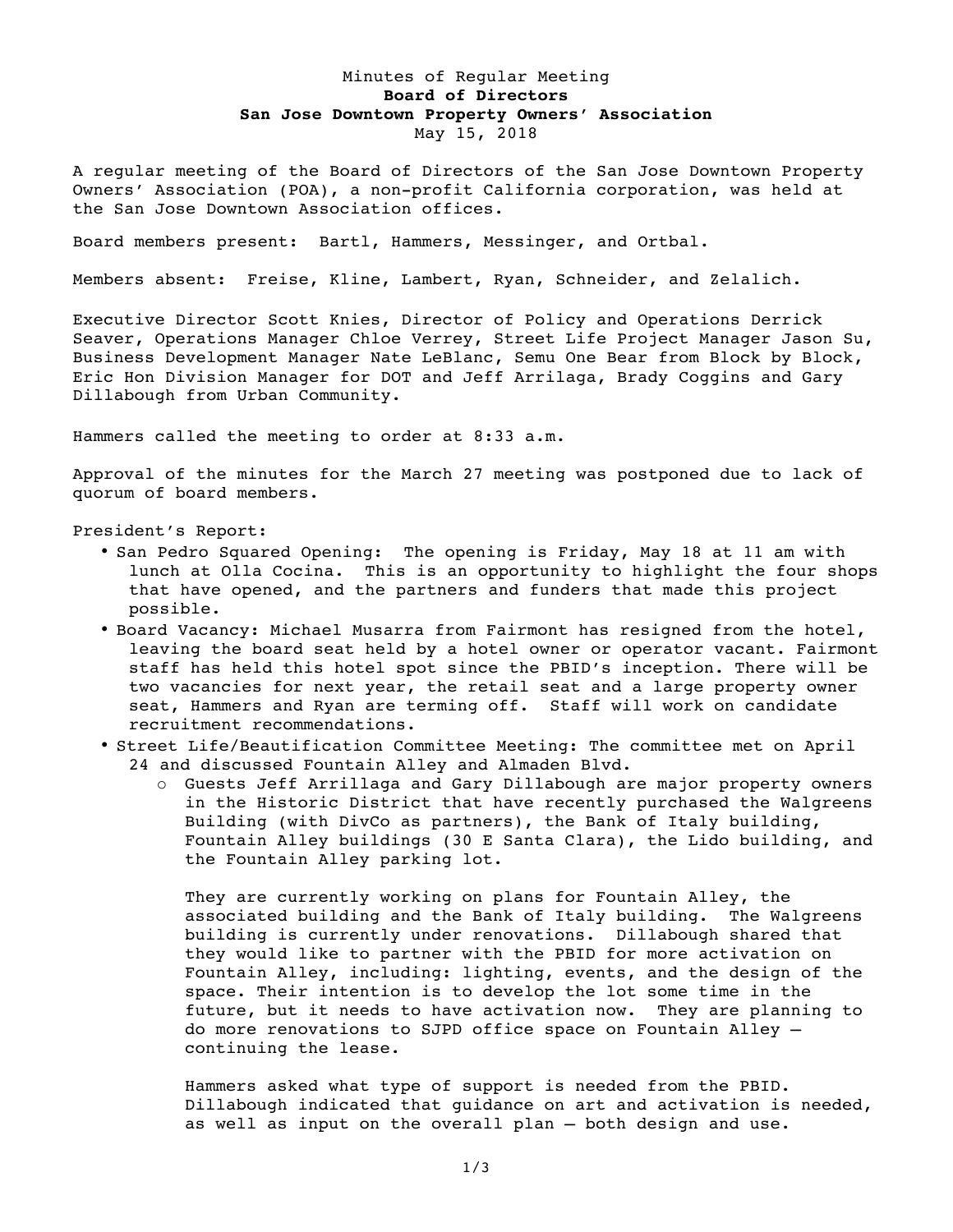Arrillaga shared that police presence in the alley has changed things significantly, but that more needs to be done to make the space more comfortable from an aesthetic perspective.

Ortbal asked what their long term plans are. Dillabough shared they are approaching these investments like a start-up company. The team has a master plan for the properties, which focuses on raising the bar for all in the neighborhood. Currently, they are looking at office and residential development and redevelopment.

Knies indicated that the PBID is looking for our next major investment and that the board is sensitive to providing more investment to a different neighborhood.

Dillabough shared his concerns with conditions along Santa Clara Street, between Market and 4<sup>th</sup> Streets. With the level of vacant spaces and absentee owners, mixed with on-going quality of life issues, it can be hard for investors to see the bigger picture within the Historic District.

Dillabough asked what the process for partnering with the PBID is on a project like this. Knies shared that the Street Life committee is in the process of fund allocation for next fiscal year. Additional meetings are necessary to determine the PBID's role in the activation, as well as any other partners. Ortbal indicated the neighborhoods role in connecting to other parts of downtown, whether in a car, on foot or on transit. Ortbal suggested including VTA in some of the planning.

After Dillabough, Arrillaga and Coggins left, Hammers asked if there is a sense that they have funding to invest in activation. Knies indicated that they have funding going into many places outside of the Historic District as well, but that they are taking on the most difficult buildings and projects in all of downtown.

Orbatl believed that its time to reference the Street Life Plan and see how the Historic District connects with the rest of downtown, and work from inside out.

Seaver shared that SJDA has set downtown visioning and design as a board priority for the next two years. Board champions will focus on bold vision and design while balancing strong neighborhoods.

New Business:

- FY 2018-19 Annual Report: The Annual Report was submitted to DOT on May 1<sup>st</sup>. It will be on the City Council agenda some time in June.
- Clean and Safe RFP: One Bear left room during the Clean and Safe RFP discussion.

When drafting the RFP, special attention was paid to feedback from the Selection Committee, including: the use of technology and innovation when getting reports from public, the ability to scale deployment if there is a drastic increase in new development within the district and an expansion of fee for service contracts.

The RFP will be released on June 1.